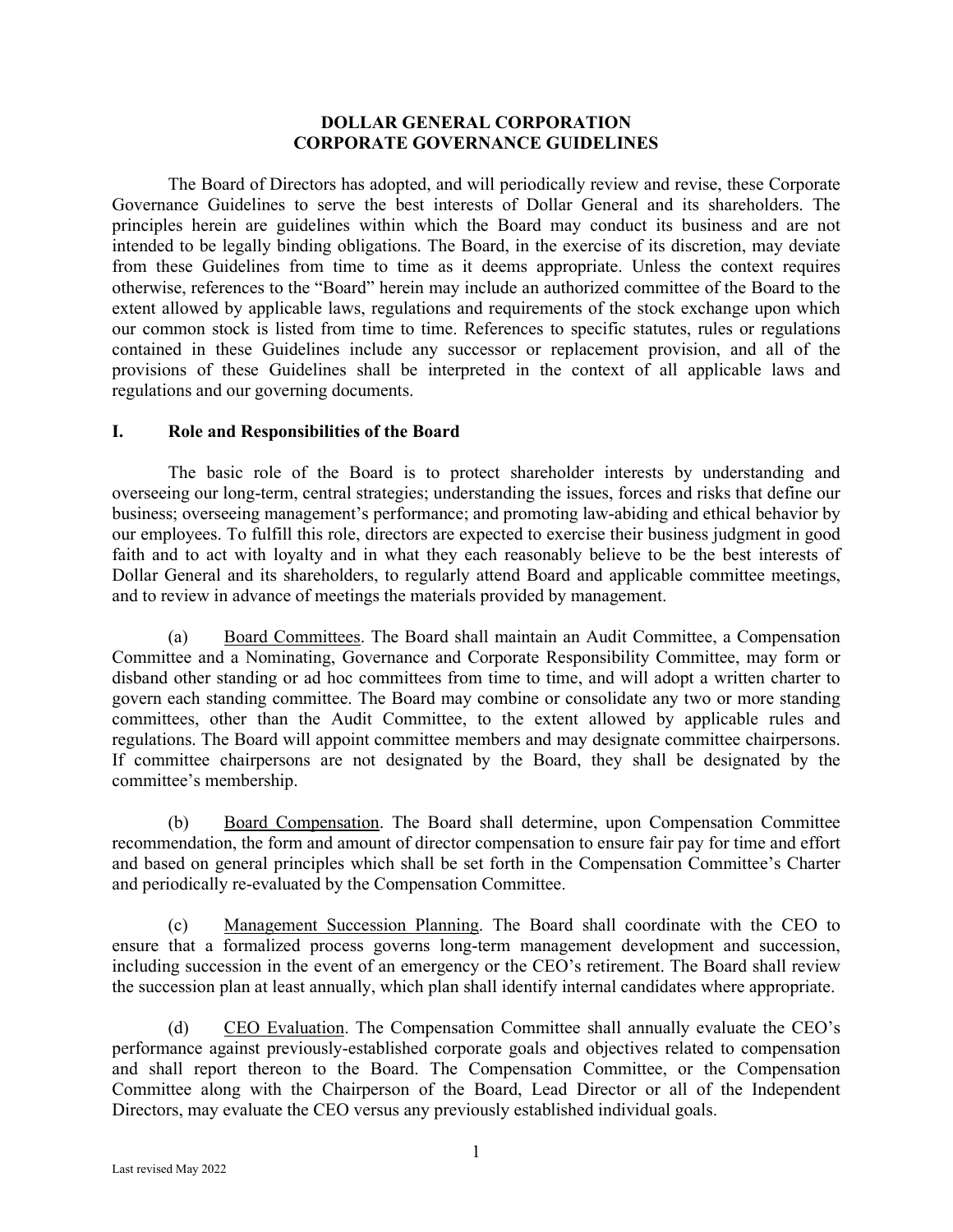(e) Interactions with Third Parties and Shareholder Engagement. To minimize legal exposure and to ensure consistent and accurate public information flow, only appropriate members of management generally should speak for the Company. Communications with the public, the press, customers, securities analysts and investors should typically flow through, and be coordinated by, the CEO or those designated in applicable Company policies. However, the Board, acting through its Nominating, Governance and Corporate Responsibility Committee, oversees the Company's shareholder engagement program as it relates to corporate governance and social responsibility. Management shall report comments and feedback received as part of such efforts to the Nominating, Governance and Corporate Responsibility Committee. The CEO may request Board members (typically the Chairman of the Board when such role is filled by an Independent Director or the independent Lead Director) to speak with third parties, including significant investors, as part of such shareholder outreach or for other legitimate business purposes.

 (f) Confidentiality and Compliance with Policies and Procedures. The proceedings and deliberations of the Board and its committees are confidential. Each director shall maintain the confidentiality of information received in connection with his or her service as a director. In addition, each director is responsible for complying with all Company policies and procedures applicable to members of the Board, including without limitation the Code of Business Conduct and Ethics (including its conflicts of interest provisions), the Insider Trading Policy and related procedures, the Disclosure Policy, and the policies and procedures applicable to related party transactions as set forth in the Delegation of Authority Policy.

# **II. Board and Committee Member Selection and Qualifications**

 (a) Independence. A majority of Board members and all members of the Audit Committee, Compensation Committee and Nominating, Governance and Corporate Responsibility Committee must be Independent Directors (as defined in **Appendix A**) if required by applicable listing standards of the New York Stock Exchange or any other applicable rule or regulation. In addition, members of the Audit Committee and the Compensation Committee must meet the requirements set forth below in II(b) and II(c), as applicable, and any additional requirements that may be set forth in the applicable committee's charter. Members of other Board committees must meet any qualification requirements as may be set forth in the committee's charter.

(b) Audit Committee Membership Requirements. In addition to being an "Independent Director," each Audit Committee member also must meet the requirements of Rule 10A-3 of the Securities Exchange Act of 1934; specifically, such members may not, other than in the director's capacity as a member of the Audit Committee, the Board or any other committee of the Board:

 (i) directly or indirectly accept any consulting, advisory or other compensatory fee from us or our subsidiaries, other than: (A) fixed amounts of compensation under a retirement plan (including deferred compensation) for prior service with us that is not contingent in any way on continued service, and (B) compensation for service as a Board or committee member; or

 (ii) be an affiliated person (as defined in Rule 10A-3) of us or our subsidiaries, except as otherwise permitted in accordance with Rule 10A-3.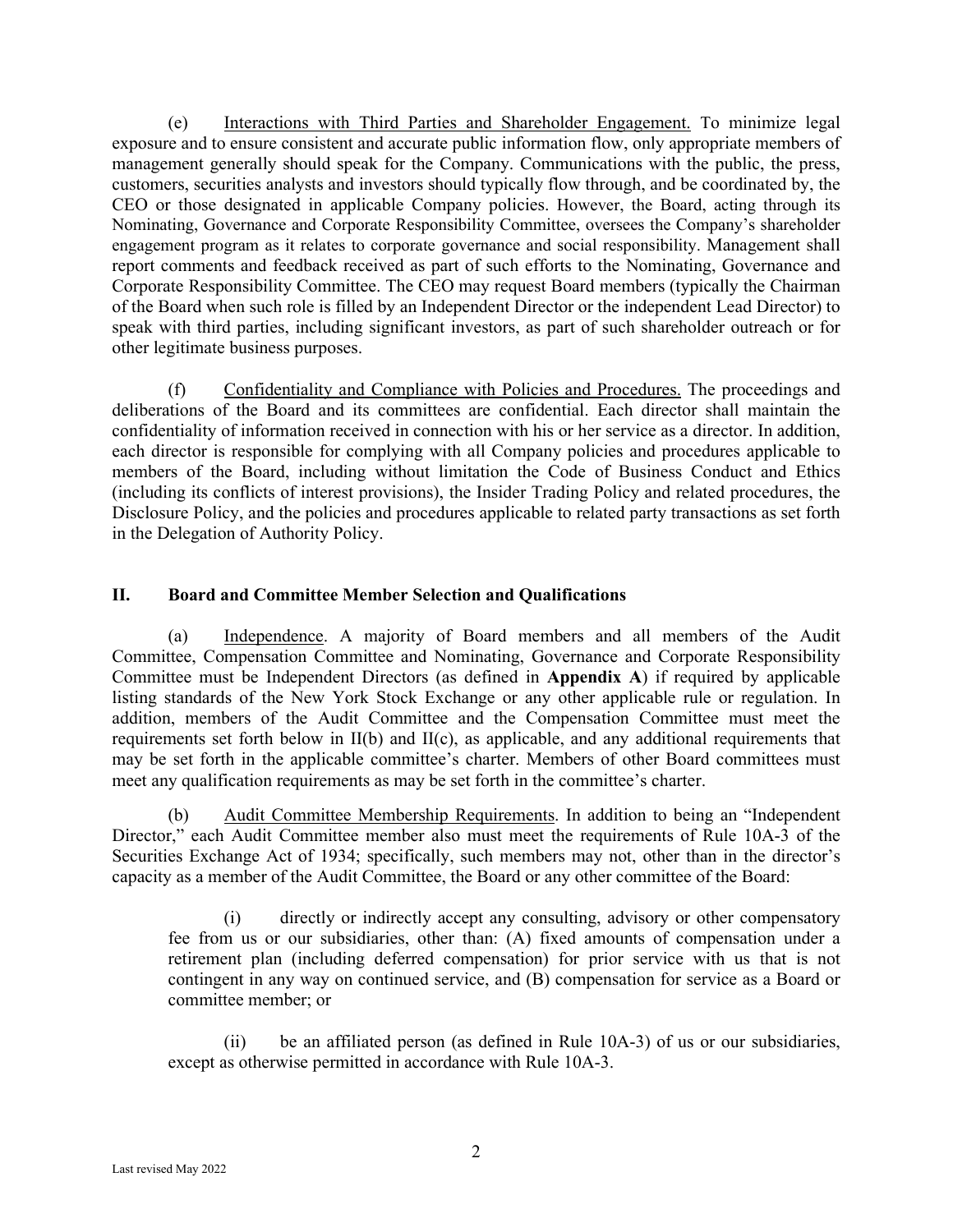(c) Compensation Committee Membership Requirements. In addition to being an "Independent Director," each Compensation Committee member also must be (subject to the proviso below):

 (i) a "non-employee director" within the meaning of Rule 16b-3 under the Securities Exchange Act of 1934; and

(ii) an "outside director" within the meaning of Section  $162(m)(4)(C)$  of the Internal Revenue Code of 1986, for as long as the Company has performance-based compensation arrangements that are grandfathered under Section 162(m);

 Provided, however, that if each member of the Compensation Committee does not meet these requirements, the Compensation Committee shall form a subcommittee composed entirely of Independent Directors that meet such requirements.

(d) Director Age Limit. The Board currently does not believe that arbitrary age limits for its directors are advisable as age alone is not indicative of a director's ability to serve as an actively engaged and contributing Board member and, like tenure limits, may serve to deprive the Company of directors who have significant experience and insights into the Company and its strategies, operations, challenges and risks. Instead, the Board will ensure that directors are actively engaged and contributing to the Board through the annual evaluation and re-nomination process.

(e) Director Tenure. The Board should strive to achieve a mix of tenure to balance continuity and historical perspective with fresh perspectives and to meet evolving skill set needs. The Board currently does not believe that term limits for its directors are advisable, as they may deprive the Company and its shareholders of the valuable contributions of directors who, because of their extended service, have developed significant experience and insights into the Company and its strategies, operations, challenges and risks. Instead, the Board will ensure continued evolution and adoption of new viewpoints through its annual self-evaluation and the annual re-nomination process.

(f) Director Selection and Qualifications. The Board or our shareholders may nominate directors in accordance with the Bylaws. The Nominating, Governance and Corporate Responsibility Committee will review all such nominees in accordance with its charter, consider candidates timely submitted by shareholders in accordance with our company's Bylaws, and apply the same criteria to the evaluation of those candidates as it applies to other director candidates.

The Board values diversity in its broadest sense (including gender and race) and endeavors to achieve a mix of members that represents a diversity of background and experience in areas that are relevant to our business, as determined by the Board from time to time. The Nominating, Governance and Corporate Responsibility Committee should seek to include qualified women and individuals from underrepresented groups in the pool from which new candidates are selected and shall recommend the appointment or the nomination of candidates, including those submitted by shareholders, and the re-nomination of incumbent directors only if it believes, after assessing such person's skills, background, experience and time commitments, that such person would meet the Board's identified needs, is committed to representing the long-term interests of our shareholders, and is in a position to devote an adequate amount of time to the effective performance of director duties. The Nominating, Governance and Corporate Responsibility Committee also shall assess and make recommendations to the Board regarding such person's independence and recommend only those persons who possess all of the following personal characteristics: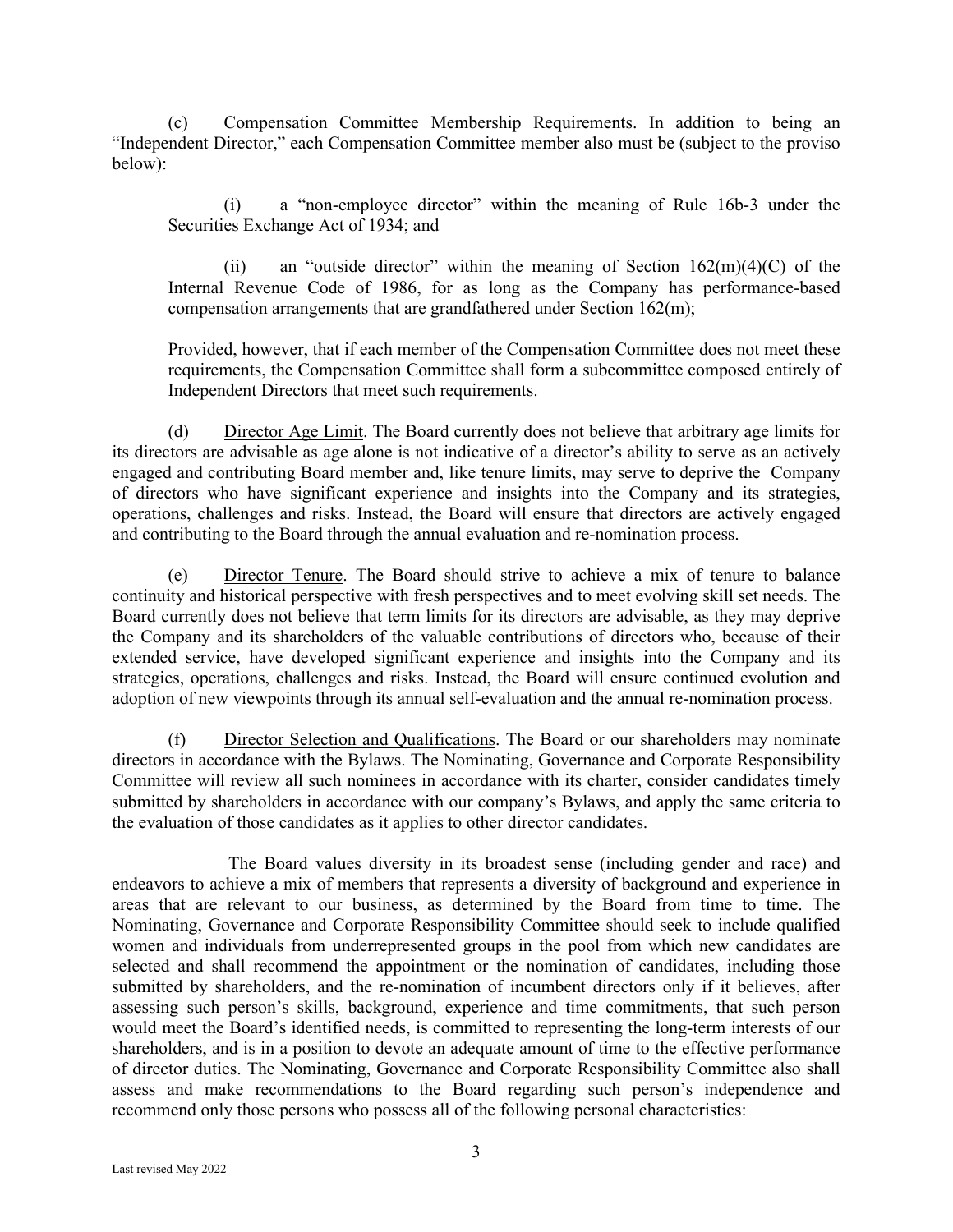(i) Integrity and Accountability. Directors should demonstrate sound ethical standards and integrity and be willing to act on and be accountable for their boardroom decisions.

 (ii) Informed Judgment. Directors should have the ability to provide wise, thoughtful counsel on a broad range of issues and should possess high intelligence and wisdom and apply those qualities in decision-making. Their background and experience should add value to the skill set of the Board as a whole.

 (iii) Financial Literacy. Directors should know how to read a balance sheet, income statement and cash flow statement and understand the use of financial ratios and other indices for evaluating the Company's performance.

 (iv) Cooperative Approach. Directors should value Board and team performance over individual performance, approach others assertively, responsibly and supportively, and raise tough questions in a manner that encourages open discussion.

 (v) Record of Achievement. Directors should have a record of achievement that reflects high standards for themselves and others.

 (vi) Loyalty. Directors should be passionate about the Company's performance and should have no conflicts of interest with the Company or its goals.

 (vii) Ability to Consult and Advise. Directors should possess the creative talents and advisory capacity needed to counsel management.

 (g) Director Resignations Upon Employment and Certain Other Changes. Each director shall promptly offer to resign from our Board: (i) upon a change in such director's primary employment, if any; (ii) if he or she serves on the board, or as an employee or consultant, of another company, and that company by merger, acquisition, change of control, change in business, or otherwise, becomes a competitor of the Company; or (iii) upon a change that the disinterested members of the Board determines impairs such director's independence (if such director was previously determined to be an Independent Director) or results in a material conflict of interest. The Nominating, Governance and Corporate Responsibility Committee shall consider and recommend to the Board whether it is advisable to accept such offered resignation, considering such factors as the impact on the director's independence and qualification for service on Board committees, conflicts of interest, duty of loyalty, additional demands on the director's time and attention, and any other factors as the Nominating, Governance and Corporate Responsibility Committee deems relevant. The Board shall determine whether to accept or reject such offered resignation and whether other action should be taken, considering the recommendation of the Nominating, Governance and Corporate Responsibility Committee. The director who offers the resignation shall not participate in the decision-making process but shall timely and fully provide all information as may be necessary to, or as requested by, the Nominating, Governance and Corporate Responsibility Committee and the Board in making the recommendation or decision, as applicable.

(h) Notification of Changes in Circumstances or Relationships. Non-employee directors should promptly inform the General Counsel of any (i) anticipated changes in their circumstances or relationships that may impact their designation as an Independent Director or their qualification to serve on the Board or a Board committee, or that may present a potential conflict of interest; and (ii) potential or proposed transactions with related parties, in each case so that review by the Board or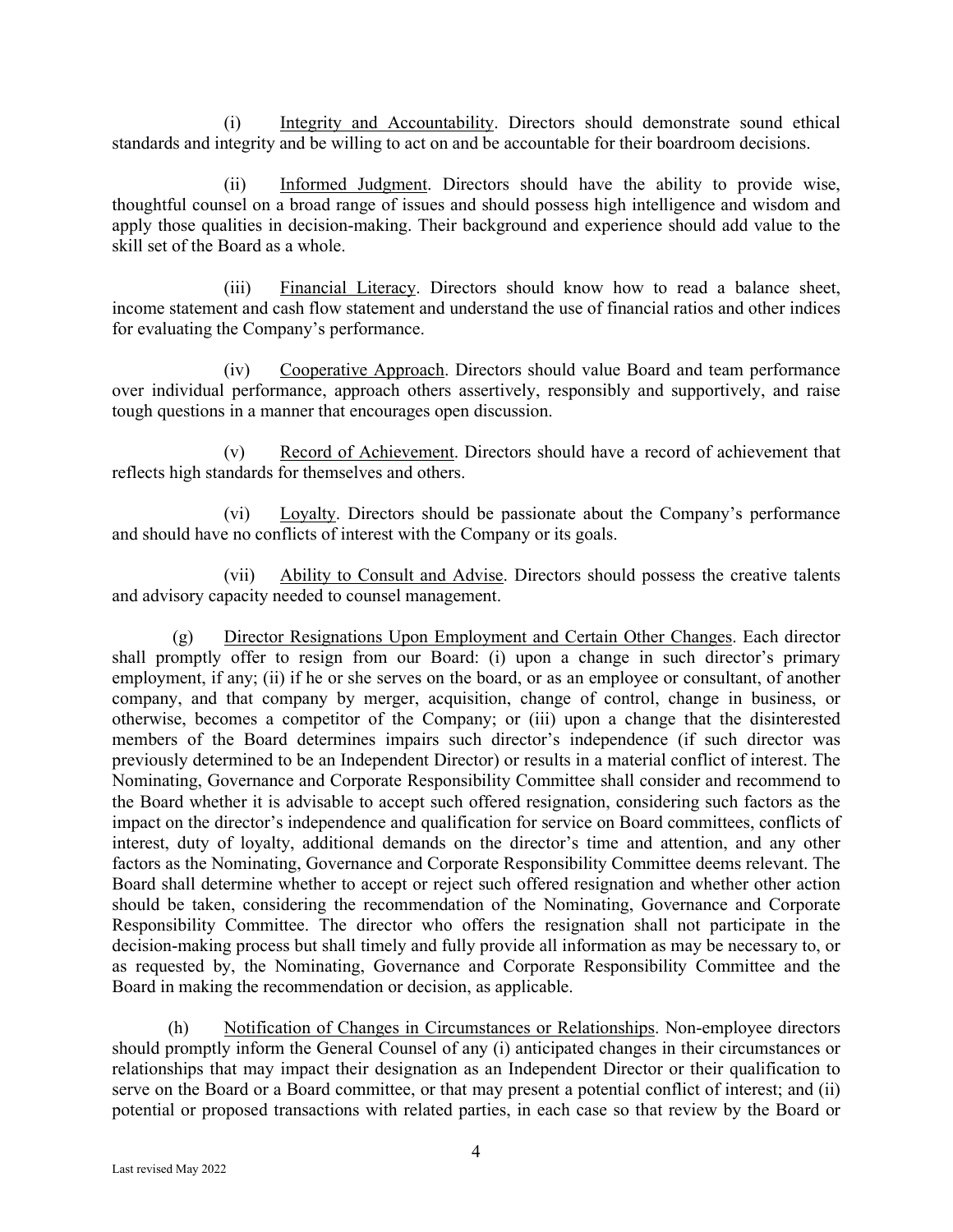applicable Board committee can be facilitated and disclosure implications can be evaluated. Directors should be aware that such changes and transactions might arise, among other reasons, because of a change in the business conducted by the Company or by a company with which the director or his or her immediate family member has a relationship or because of changes in the employment and business relationships of the director or of his or her immediate family members.

(i) Procedure for Director Not Elected by Majority Vote in Uncontested Elections. If, in an uncontested election, a nominee for director who is an incumbent director does not receive the number of votes required by our company's Charter (as amended from time to time) for election as a director and no successor has been elected in such director's stead, the director shall promptly offer to resign from our Board. The Nominating, Governance and Corporate Responsibility Committee shall consider whether it is advisable to accept or reject such offered resignation and whether other action should be taken. If a majority of the Nominating, Governance and Corporate Responsibility Committee members fail to receive a majority vote in the same election, then the Board shall appoint a committee of independent directors who received a majority vote at that election to consider the tendered resignations and recommend to the Board whether to accept or reject them. If all of the directors fail to receive a majority vote in the same election, then the Board shall appoint a committee of independent directors to consider each tendered resignation (other than his or her own) and recommend to the Board whether to accept or reject it.

The Board shall determine whether to accept or reject the offered resignation and whether other action should be taken, considering the recommendation of the relevant committee as set out above, and shall publicly disclose its decision and the related rationale. The relevant committee as set out above and the Board each may consider any factors or other information that it considers appropriate and relevant in making its recommendation or decision, as applicable. The director who offers the resignation shall not participate in the recommendation or decision-making processes.

If the Board rejects the offered resignation, the director shall continue to serve until the next annual shareholders' meeting and until his or her successor is duly elected, or his or her earlier resignation or removal in accordance with our Bylaws. If the Board accepts the offered resignation, or if a nominee for director, who is not an incumbent director, is not elected, then the Board, in its sole discretion, may fill any resulting vacancy or decrease the size of the Board, in each case pursuant to the provisions of our Bylaws.

The Board may at any time in its sole discretion supplement or amend any provision of this policy in any respect, repeal the policy in whole or part or adopt a new policy relating to director elections with such terms as the Board determines in its sole discretion to be appropriate. The Board shall have the exclusive power and authority to administer this policy, including without limitation the right and power to interpret its provisions and make all determinations deemed necessary or advisable for its administration. All such actions, interpretations and determinations which are done or made by the Board in good faith shall be final, conclusive and binding.

#### **III. Board Effectiveness**

 (a) Director Orientation. New directors shall participate in an orientation program that includes discussions with management, visits to our facilities, and background materials on our business, plans, organization, financial statements and key policies and procedures.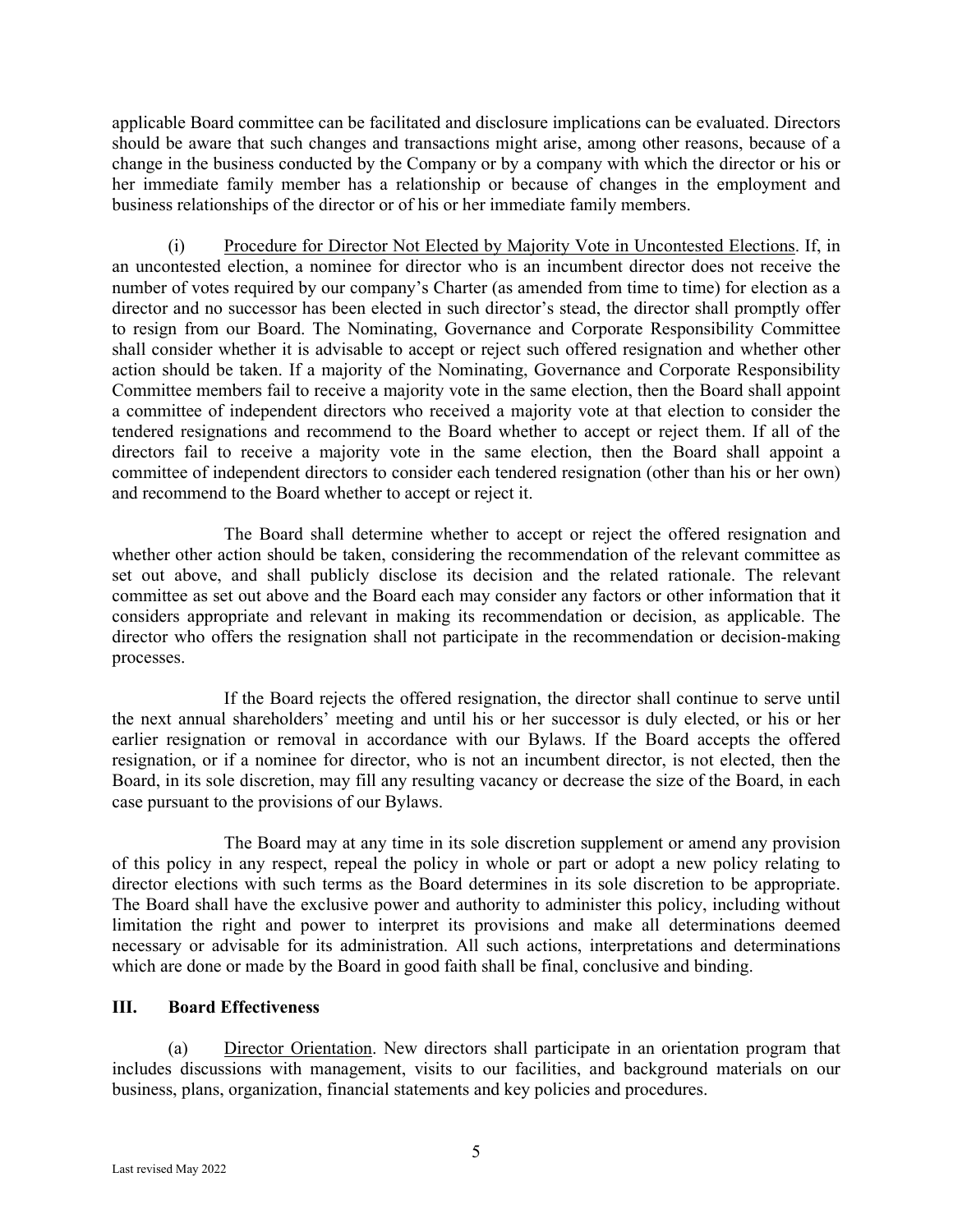(b) Director Education. Each Board member should maintain the necessary level of expertise to perform the responsibilities of a director. We may offer continuing education programs to assist directors in maintaining this level of expertise. If we do not provide such a program in a given year, each director may instead attend one education seminar at our expense, subject to a maximum enrollment fee of \$4,000 plus reasonable expenses which shall include the cost of: (i) supplemental materials, such as course workbooks or text, (ii) lodging, (iii) transportation to and from the seminar, and (iv) meals.

(c) Performance Evaluation. The Board shall conduct an annual evaluation to determine whether it and its committees are functioning effectively. The chairperson of each standing committee shall inform the Board of any information regarding such committee that may be relevant to such evaluation. In addition, each individual Board member shall be assessed annually.

 (d) Selection of Chairperson. The Board shall select its Chairperson and its CEO in any way it considers to be in the best interests of Dollar General and its shareholders. The decision of who should serve in these roles, and whether the roles should be combined, is the responsibility of the Board to be determined in its business judgment.

 (e) Lead Director. If the positions of the Chairperson and the CEO are held by the same person, or if the Chairperson is not an Independent Director, then the Board may select an Independent Director to serve as the Lead Director. The Lead Director shall have the following responsibilities as well as any other responsibilities as may be delegated to such Lead Director by the Board from time to time:

 (i) To chair the executive sessions of the non-management directors and of the Independent Directors, and to report thereon to the full Board and/or the Chairperson as appropriate;

- (ii) To chair meetings of the Board when the Chairperson is not in attendance;
- (iii) To provide input on Board meeting agendas;
- (iv) To co-lead with the Chairperson the annual Board self-evaluation process;

 (v) To participate with the Compensation Committee in the annual performance evaluation of the Chief Executive Officer;

 (vi) To serve as a liaison between the Chairperson and the non-management directors and to communicate non-management Board member feedback to the Chief Executive Officer when the position is separate from that of the Chairperson; and

 (vii) To be a contact for shareholders, employees and other interested parties who wish to communicate with the non-management directors on the Board.

### **IV. Meeting Agenda and Procedures**

 (a) Selection of Agenda Items. The Board is responsible for reviewing our long-term strategic plans and should receive strategic updates from management periodically throughout the year. The following are responsible for establishing meeting agenda and for allocating sufficient time for discussion of all relevant items:

• Board Meetings: Chairperson of the Board and CEO.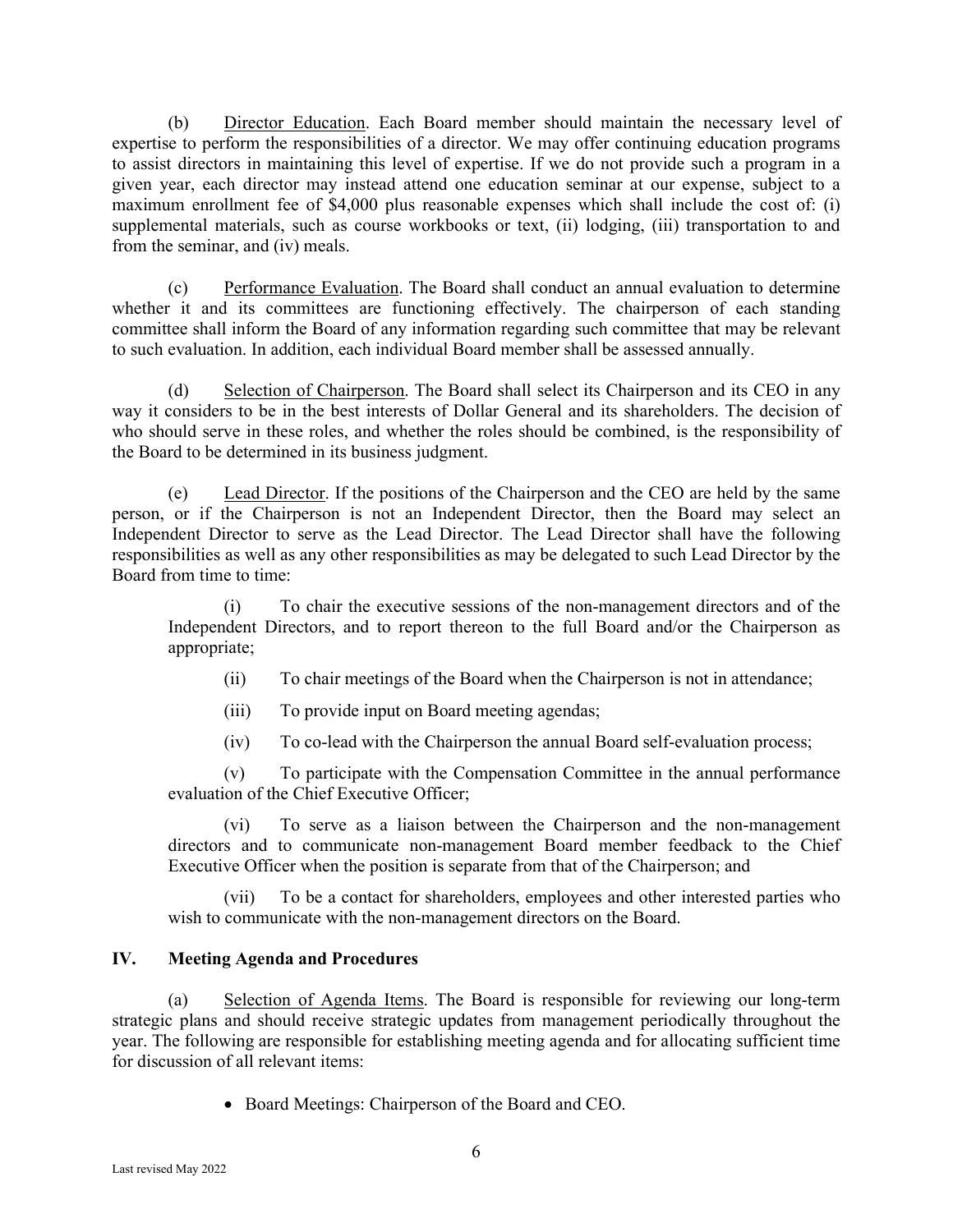- Audit Committee Meetings: CFO, in consultation with the CEO and the committee chairperson.
- Compensation Committee Meetings: Most senior Human Resources executive, in consultation with the CEO and the committee chairperson.
- Other Committee Meetings: General Counsel or other executive designated by the CEO, in consultation with the CEO and the committee chairperson.

Each director or committee member is encouraged to suggest agenda items to the applicable chairperson and is free at any regularly scheduled meeting to raise subjects that are not listed on the agenda.

(b) Executive Sessions. To promote open discussion among the non-management directors, at each regularly scheduled Board meeting the non-management directors and/or the Independent Directors, each as a separate group, will have the opportunity to meet in executive session without any member of management present. If any of the non-management directors are not Independent Directors, the Independent Directors shall meet in separate executive session at least once per year.

(c) Advance Distribution of Materials. To ensure that the Board is fully informed and has an opportunity to make meaningful and deliberate contributions to the decision-making process, whenever possible information that is important to the Board's understanding of a matter should be distributed in writing to all directors sufficiently in advance of the meeting. Management shall make every attempt to keep this material brief while still providing adequate detail.

(d) Access to Management. Board members have complete access to the management team but shall use judgment to ensure that this contact is not distracting to business operations. Directors should refrain from giving strategic or operating direction to members of management outside the scope of full Board or committee responsibility and accountability. The Board encourages the Chairperson to invite to Board meetings members of management who are capable of providing specific insight into an agenda item and to expose to the Board those members of management with future potential.

(e) Access to Outside Advisors. While the Board and its committees have at their disposal significant resources, such as our external auditors, internal auditors, general counsel, and outside counsel, they have the authority to select, retain, terminate and approve the fees and other retention terms, at their discretion and at our expense, any other legal, financial, accounting or other advisors, consultants or experts.

#### **V. Corporate Ethics and Controls**

We are committed to conducting business ethically and legally. Toward that end, the Board shall exercise reasonable oversight over the implementation and effectiveness of our compliance and ethics program and ensure that an internal audit function is maintained.

 (a) Internal Audit. We will maintain an internal audit function which shall report on substantive audit, internal control and enterprise risk management matters directly to the Audit Committee.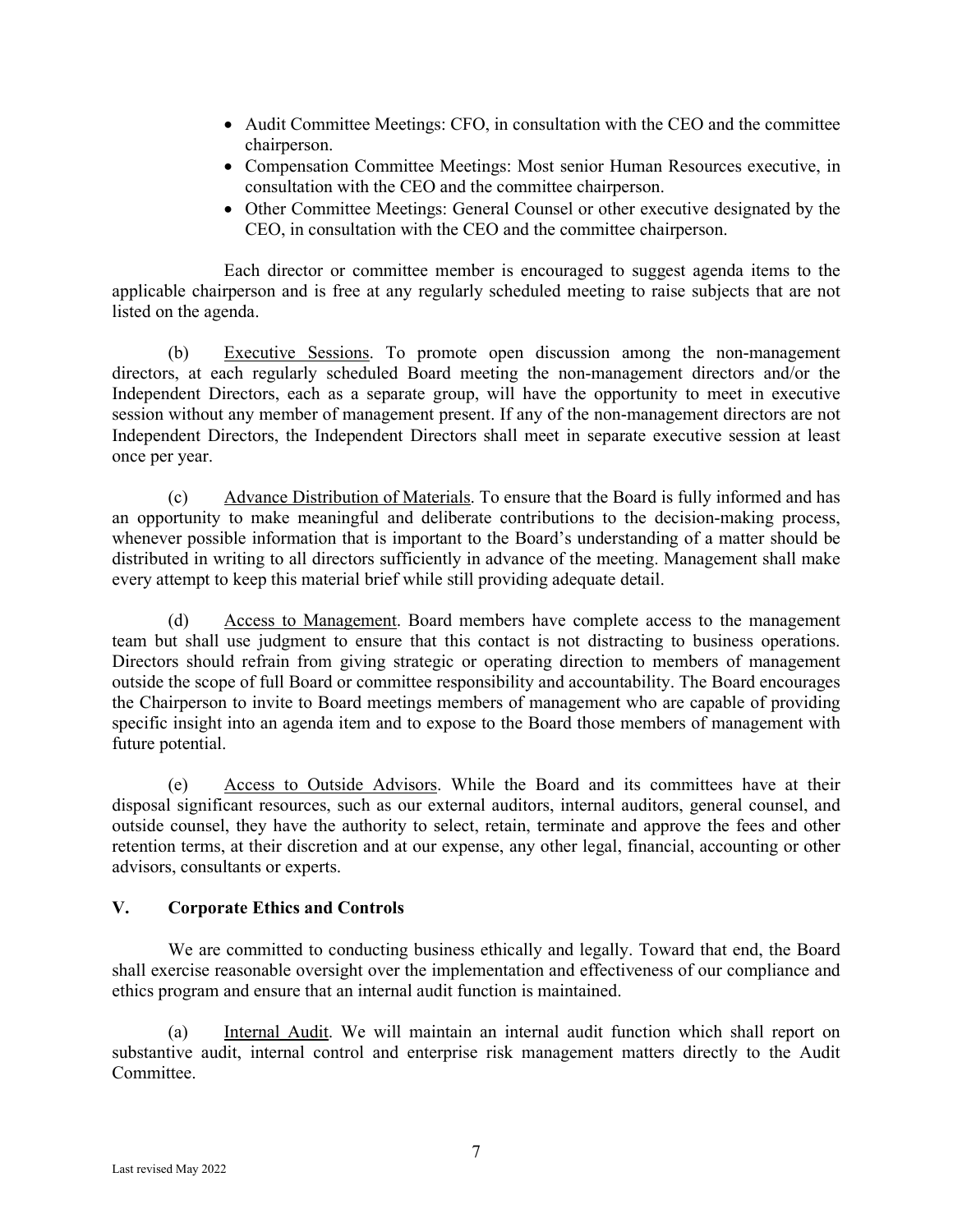(b) Code of Ethics. An appropriate "tone at the top" is necessary to ensure that all Company employees remain committed to integrity. Accordingly, all directors (to the extent applicable) and employees are expected to perform their duties for Dollar General ethically and legally and to adhere, and encourage others to adhere, to our Code of Business Conduct and Ethics.

(c) Compliance Program. We will maintain a legal compliance program designed to communicate a culture of compliance and to reduce the risk that our directors, employees, agents or vendors will violate the laws, rules, regulations or Company policies applicable to them.

### **VI. General Corporate Governance Profile**

 (a) Shareholder Proposals. All shareholder proposals properly submitted pursuant to our Bylaws or Rule 14a-8 under the Securities Exchange Act of 1934 may be referred to the Board committee most knowledgeable about the subject matter of the proposal. The Board will determine, considering such committee's recommendation, when applicable, whether the proposal is in the best interests of the Company and our shareholders. The Board's recommendation and rationale will be disclosed for shareholder proposals included in the proxy statement.

 (b) Director Attendance at Shareholder Meetings. Each director is expected to attend our annual shareholder meetings, unless attendance is not feasible due to unavoidable circumstances.

 (c) Director Share Ownership Guidelines. Each non-employee director is expected, but not required, to acquire a number of shares of our common stock having a value equal to five times the annual cash retainer payable for service on our Board as in effect from time to time (exclusive of additional amounts paid to each Committee chairperson) within five years of election to our Board. To the extent the ownership guidelines multiple has been, or will be, increased, all current nonemployee directors at the effective time of such increase will have an additional year to acquire the incremental multiple. Each non-employee director is required to retain ownership of 100% of all net after-tax shares granted by Dollar General until the non-employee director reaches the target. Administrative details pertaining to these matters shall be as established by the Compensation Committee.

 (d) Officer Share Ownership Guidelines. Each employee at the level of Senior Vice President and above is expected, but not required, to acquire a number of shares of our common stock having a value equal to a multiple, as set forth below, of the officer's annual base salary as in effect from time to time.

| <b>Officer Level</b> | <b>Multiple of Base Salary</b> |
|----------------------|--------------------------------|
| CEO                  | 6 X                            |
| COO                  | 4 X                            |
| EVP                  | 3X                             |
| <b>SVP</b>           | 2x                             |

Such ownership should be acquired within five years of the April 1 next following such person's hire or promotion date. Each covered officer is required to retain ownership of 50% of all net after-tax shares granted by Dollar General until the covered officer reaches the target. Administrative details pertaining to these matters shall be as established by the Compensation Committee.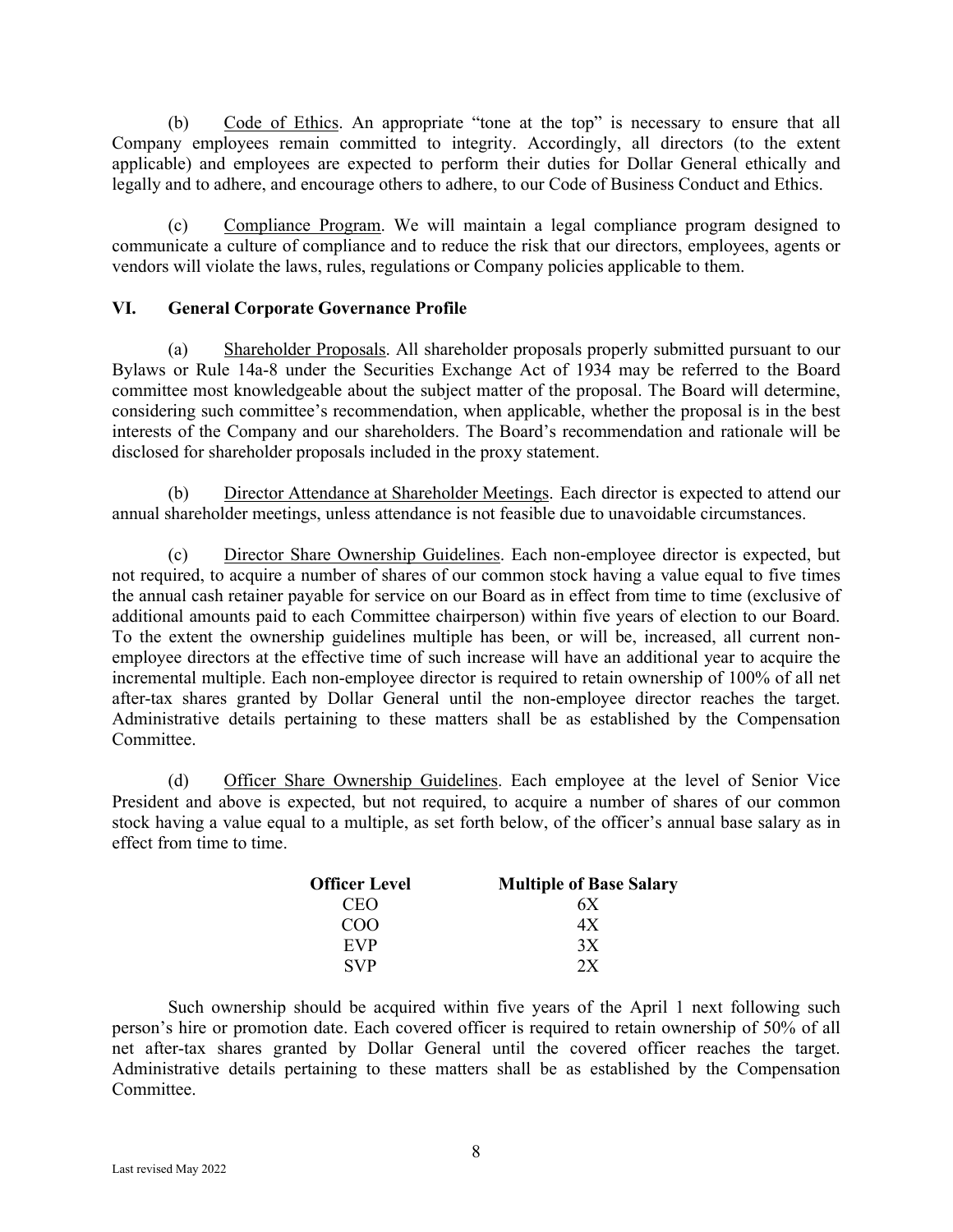(e) CEO Certification of NYSE Listing Standards. The CEO must annually certify to the NYSE that he is not aware of any violation by the Company of NYSE corporate governance listing standards, qualifying the certification to the extent necessary. In addition, the CEO must promptly notify the NYSE in writing after any of our executive officers becomes aware of non-compliance with any applicable provision of the NYSE corporate governance listing standards. The Company's Legal Department will provide assistance to the CEO in providing such notice.

(f) Pre-Approvals for For-Profit Board Memberships. All directors, the CEO and any other Section 16 officer must receive pre-approval from the Board committee charged with governance responsibilities, and other officers shall obtain CEO approval, prior to accepting a new directorship with another for-profit company. These pre-approval requirements apply even if a director is within the limits of public company board service set forth below.

(g) Limits on Public Company Board Service. The CEO may not serve on more than one public company board (in addition to the Company's Board). Other Dollar General directors may not serve on more than three public company boards (in addition to the Company's Board).

(h) Limit on Public Company Audit Committee Service. No member of our Audit Committee may serve on more than two public company audit committees (in addition to our Audit Committee).

(i) Notice of Director Resignation, Retirement or Refusal to Stand for Re-Election. Any director who intends to resign or retire from, or refuse to stand for re-election for, the Board for any reason should promptly communicate his or her intention in writing to the General Counsel of the Company to ensure timely public disclosure.

# **VII. Communications to the Board or the Audit Committee**

Security holders and other interested parties may contact the Board, a particular director, or the non-management directors or the Independent Directors as a group by sending a letter (signed or anonymous) to: [Name(s) of Board member(s) or group], Dollar General Corporation, c/o General Counsel, 100 Mission Ridge, Goodlettsville, TN 37072. The security holder or other interested party must include the notation "SECURITY HOLDER/INTERESTED PARTY—BOARD COMMUNICATION" on the envelope. We will make such communications available for inspection by the addressee at least quarterly, except for advertisements or solicitations which will be discarded.

 Complaints or concerns about our accounting, internal controls, auditing or other matters may be reported anonymously or otherwise to our legal department or to the Audit Committee by:

- Calling the Ethics and Compliance Hotline at 1-800-334-9338 (a third party provider will receive and process the report)
- Writing to the Audit Committee at: Audit Committee Chairperson, Dollar General Corporation, c/o General Counsel, 100 Mission Ridge, Goodlettsville, TN 37072

All accounting, internal controls, or auditing concerns will be reported to the Audit Committee at least quarterly.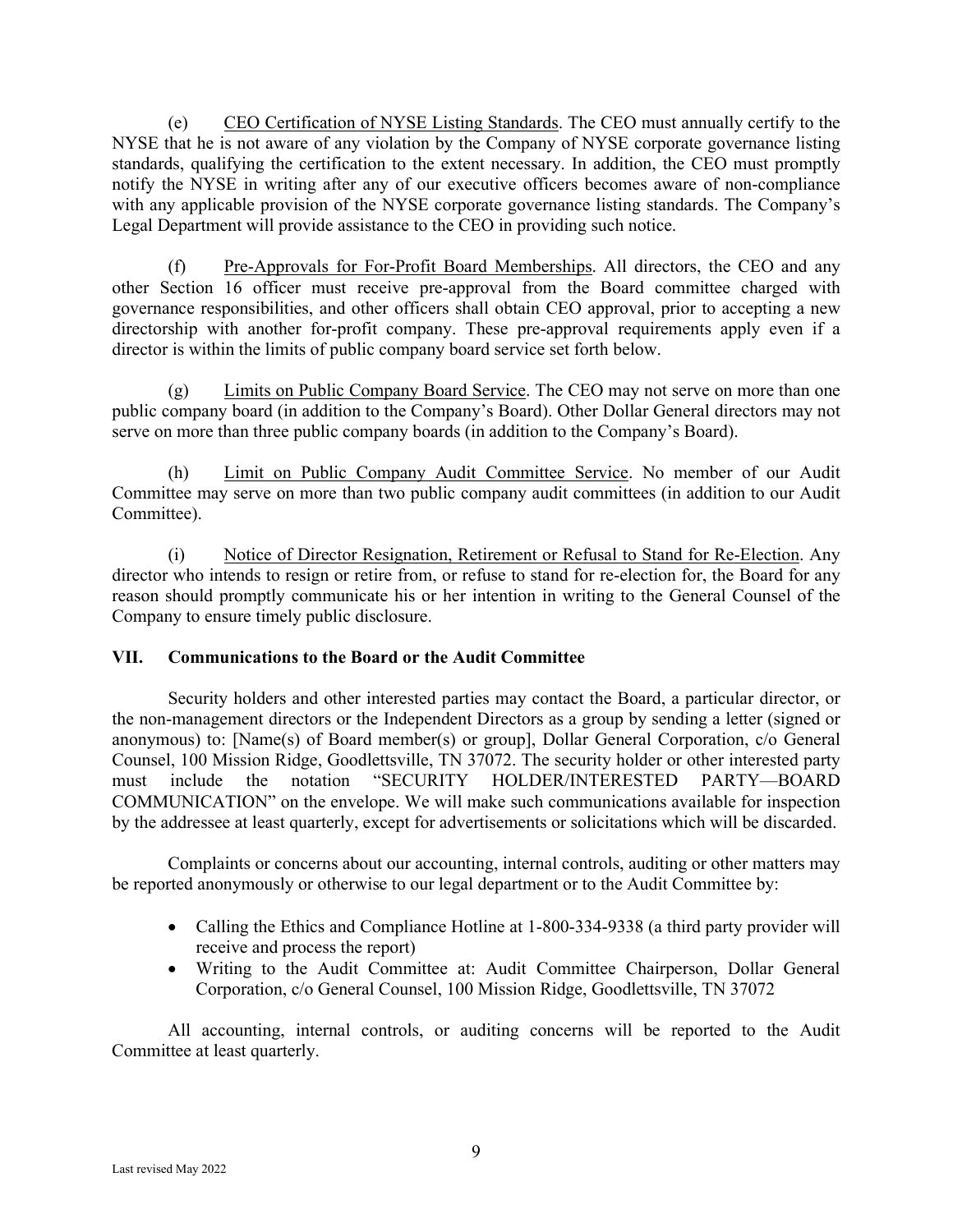The communication, complaint or concern will be reviewed by the legal department but treated as confidential if the sender so requests, except as necessary to protect Dollar General's interests or to comply with applicable law or order of a judicial or governmental authority. Concerns will be handled through our regular procedures for addressing such matters, which may include referral to our internal audit, legal, finance or other appropriate department, unless the Board member or the applicable committee or group of directors instructs otherwise.

The Board member or the applicable committee or group of directors may direct that the matter be presented to the full Board or an applicable Board committee for further consideration or action. The Board or the applicable committee may direct special treatment, including the retention of outside advisors or counsel.

Our policy prohibits any employee from retaliating or taking any adverse action against anyone who, in good faith, reports or helps to resolve an ethical or legal concern.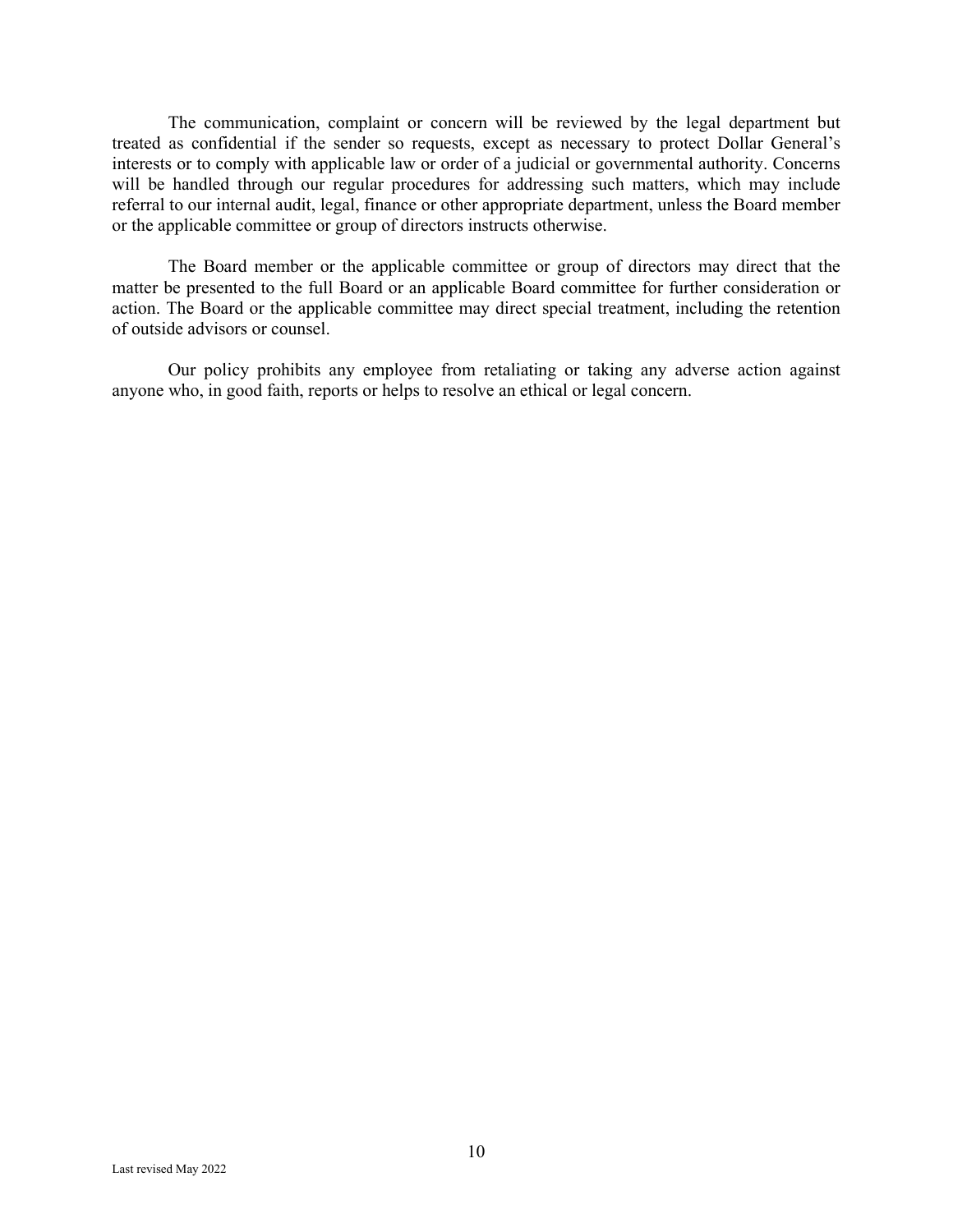#### **APPENDIX A Director Independence**

A director can qualify as an Independent Director only if the Board affirmatively determines, after considering all relevant facts and circumstances, that the director has no material relationship with Dollar General or any member of our management either directly or as a partner, shareholder or officer of an organization (whether or not for-profit) that has a relationship with our company. When assessing the materiality of a relationship with our company, the Board should consider the issue from the standpoints of both the director and the persons or organizations with which the director has an affiliation. Material relationships can include commercial, industrial, banking, consulting, legal, accounting, charitable and familial relationships, among others. However, ownership of even a significant amount of stock, by itself, is not a bar to independence. A director whom the Board affirmatively determines has no such material relationship with our company is considered an "Independent Director." The Board will comply with all applicable independence criteria established by the NYSE and other rules and regulations.

For purposes of determining whether a director qualifies as an Independent Director specifically for service on our Compensation Committee, the Board also must consider all factors specifically relevant to determining whether a director has a relationship to our company which is material to that director's ability to be independent from management in connection with the duties of Compensation Committee member, including but not limited to the source of compensation of the director (including any consulting, advisory, or other compensatory fee paid by the Company to such director) and whether the director is affiliated with the Company, its subsidiaries or any affiliates of its subsidiaries. Specifically, the Board should consider, with respect to sources of compensation, whether the director receives compensation from any source that would impair his or her ability to make independent judgments about our company's executive compensation. The Board further should consider, with respect to affiliations, whether the affiliate relationship places the director under the direct or indirect control of our company or our senior management or creates a direct relationship between the director and members of our senior management, in each case of a nature that would impair his or her ability to make independent judgments about our company's executive compensation.

(i) *NYSE "Bright Line" Rules*: A director cannot qualify for consideration as an Independent Director if:

(A) **Certain Employment Relationships**. (1) The director is, or has been within the last three years, our employee; or (2) an immediate family member is, or has been within the last three years, one of our executive officers. Employment as an interim Chairperson, interim CEO or other interim executive officer shall not disqualify a director from being considered an Independent Director following that employment.

(B) **Receipt of Direct Compensation in Excess of \$120,000**. During any twelvemonth period within the last three years the director or an immediate family member received more than \$120,000 in direct compensation from us, excluding: (1) director and committee fees and pension or other forms of deferred compensation for prior service that is not contingent in any way on continued service; (2) compensation received by a director for former service as interim Chairperson, interim CEO or other interim executive officer; and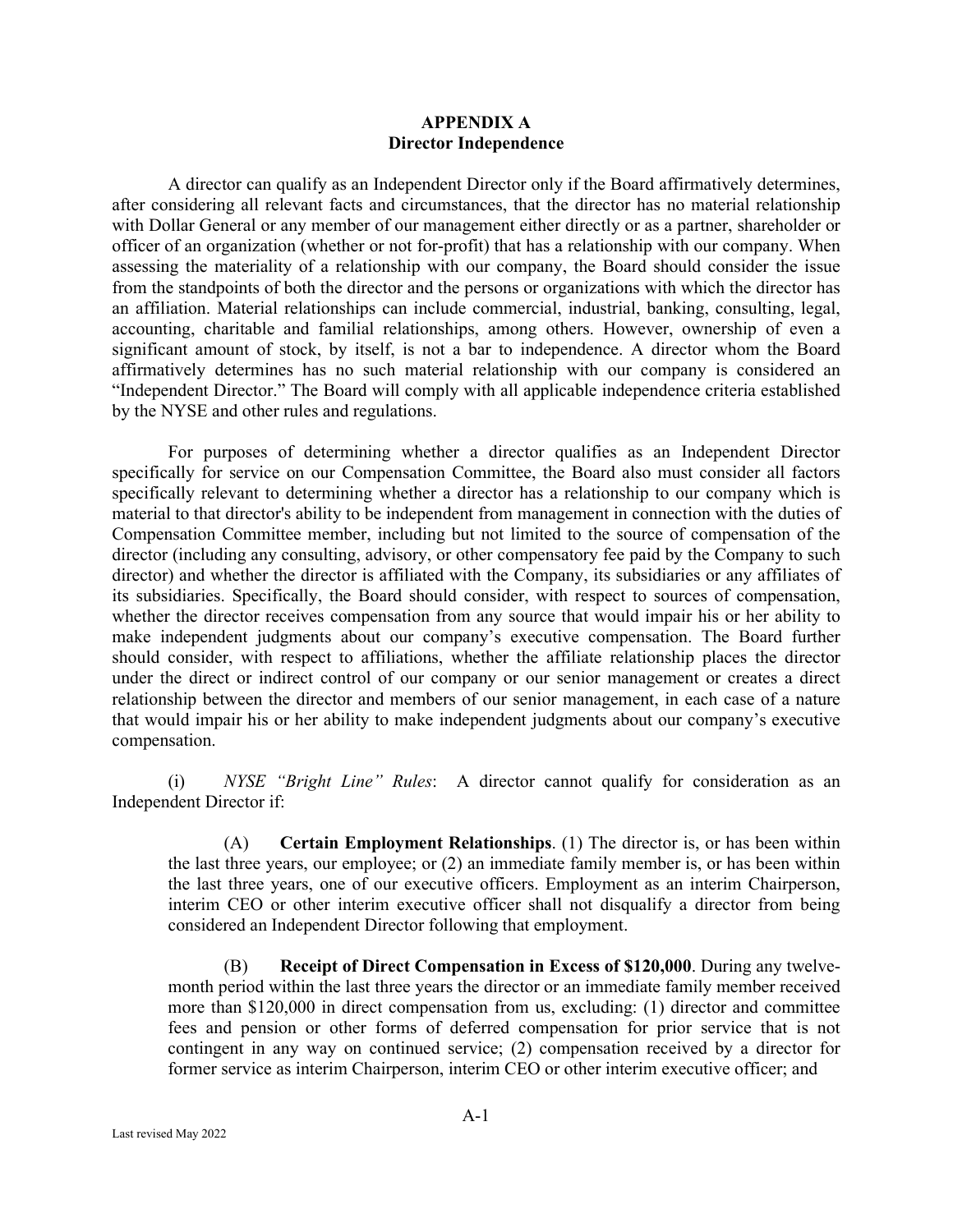(3) compensation received by an immediate family member for service as our employee (other than an executive officer).

(C) **Certain Relationships with Auditors**. (1) The director or an immediate family member is a current partner of a firm that serves as our internal or external auditor; (2) the director is a current employee of such a firm; (3) the director has an immediate family member who is a current employee of such a firm and personally works on our audit; or (4) the director or an immediate family member was within the last three years (but is no longer) a partner or employee of such a firm and personally worked on our audit within that time.

(D) **Interlocking Relationships**. The director or an immediate family member is, or has been within the last three years, employed as an executive officer of another company where any of our present executive officers at the same time serves or served on the other company's compensation committee.

(E) **Certain Relationships with Vendors**. The director is a current employee, or an immediate family member is a current executive officer, of a company that has made payments to, or received payments from, us for property or services in an amount which, in any of the last three fiscal years, exceeds the greater of \$1 million or 2% of the other company's consolidated gross revenues. Both the payments and the revenues shall be those reported by the other company in its last completed fiscal year. The three-year look-back provision applies solely to the relationship between us and the director's or immediate family member's current employer, and such persons' former employment need not be considered. In addition, contributions to tax exempt organizations shall not be considered "payments" for this purpose, but we will publicly disclose (to the extent required by the NYSE and applicable SEC rules or regulations) any such contributions we make to any tax exempt organization in which an Independent Director serves as an executive officer if, within the preceding three years, our contributions to the organization in any single fiscal year exceeded the greater of \$1 million or 2% of the organization's consolidated gross revenues.

For purposes of subsections (A) through (E) above, "immediate family member" means a person's spouse, parents, children, siblings, mothers- and fathers-in-law, sons- and daughters-in-law, brothers- and sisters-in-law, and anyone (other than domestic employees) who shares such person's home (or any other meaning promulgated from time to time by the NYSE). In applying any lookback provisions, individuals who are no longer immediate family members as a result of legal separation or divorce, or those who have died or become incapacitated, are not considered "immediate family members". In addition, the "Company," "us" or "we" shall include any parent or subsidiary in Dollar General's consolidated group.

(ii) *Board-Adopted "Bright Line" Rules*: Relationships within the following categories are not material for purposes of the Board's determinations of independence. The Board may determine that a director who has a relationship that falls outside of the following parameters is nonetheless an Independent Director (to the extent that it would not be a bar to independence under the NYSE listing standards). For purposes of this subsection (ii), "immediate family member" means, in addition to the persons specified in (i) above, a person's stepparents and stepchildren.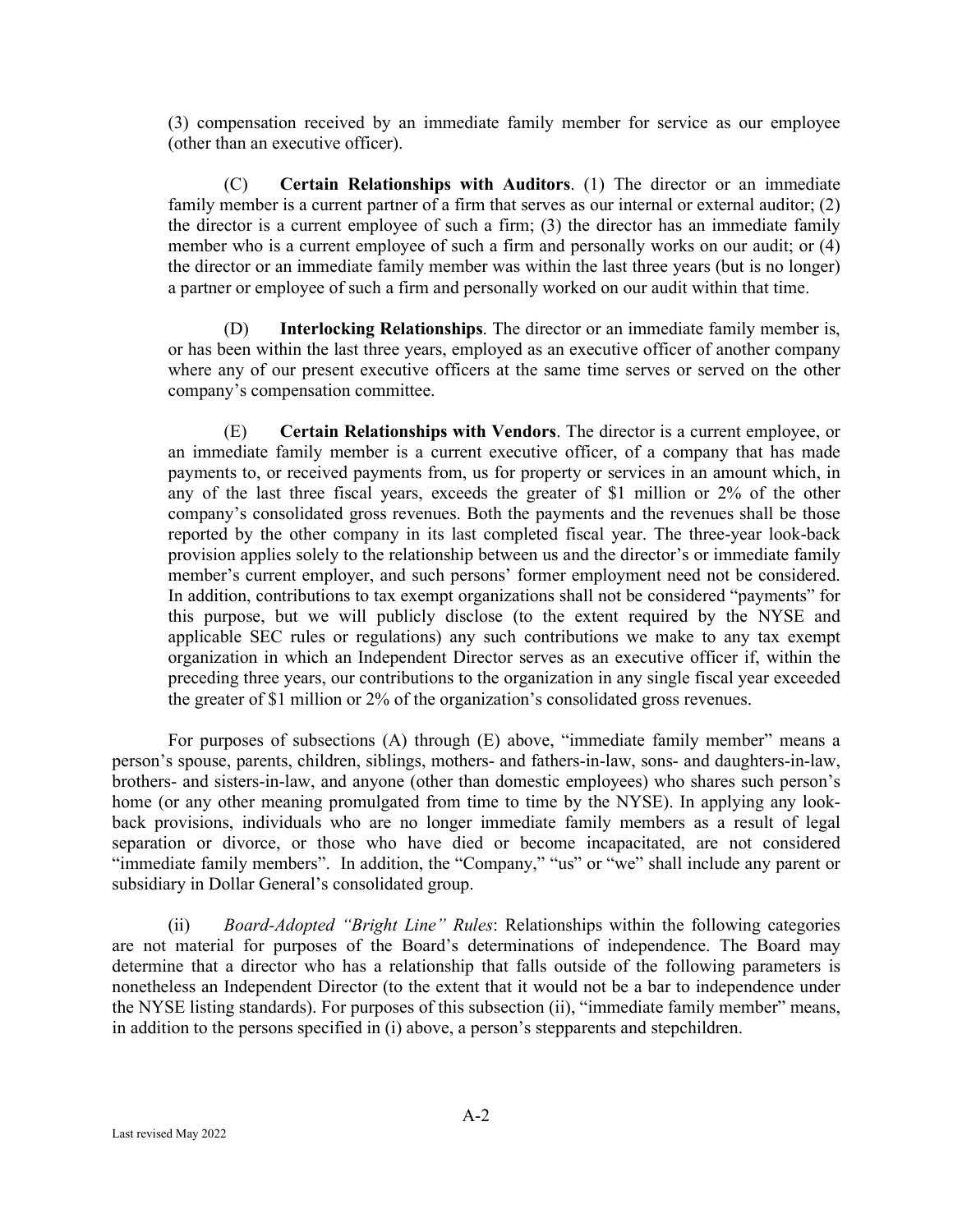(A) **Certain Relationships with Business Partners**. A director's independence is not impaired by the existence of any relationship listed below, provided in each case that the director or immediate family member, as applicable, (i) does not participate in the actual provision of services or goods to, or negotiations with, us on the business partner's behalf, (ii) does not receive any special compensation or other benefit as a result of the relationship, and (iii) has not been within the last three years employed as an executive officer of the business partner where any of our present executive officers at the same time served on the business partner's compensation committee:

(1) the director is a current employee or consultant (or similar position), or an immediate family member is a current executive officer, of a business partner or lender if the amount we pay to or receive from the business partner in any single fiscal year of the business partner does not exceed the greater of \$1 million or 2% of the business partner's consolidated gross revenues (total consolidated gross assets in the case of a lender).

(2) the director or an immediate family member serves on a business partner's or lender's board of directors (or similar governing body).

(3) an immediate family member is an employee (other than an executive officer) or consultant (or similar position) of a business partner or lender.

(4) the director is a current employee or consultant, or an immediate family member is a current executive officer, of a lender if the highest amount of our outstanding aggregate indebtedness to the lender during any single fiscal year does not exceed the greater of \$1 million or 2% of the lender's total consolidated assets as of the end of the lender's last completed fiscal year.

(5) the director or an immediate family member directly or indirectly owns less than 10% of any class of securities of a business partner or lender.

(B) **Certain Relationships with Non-Profit Entities**. A director's independence is not impaired by the existence of any relationships between the director or an immediate family member with a tax-exempt entity or other charitable organization, foundation or nonprofit university to which we make donations, grants or endowments, provided that the director or immediate family member does not participate in the payment decision (requesting that the Company consider making the payment does not constitute participation) or receive any special compensation or benefit as a result.

(C) **Certain Relationships with Auditors**. A director's independence is not impaired by the existence of a prior relationship with a firm that serves as our internal or external auditor or a current relationship between an immediate family member and the auditor as long as:

(1) the director or immediate family member is not a current partner of such firm;

(2) the director is not a current employee of such firm;